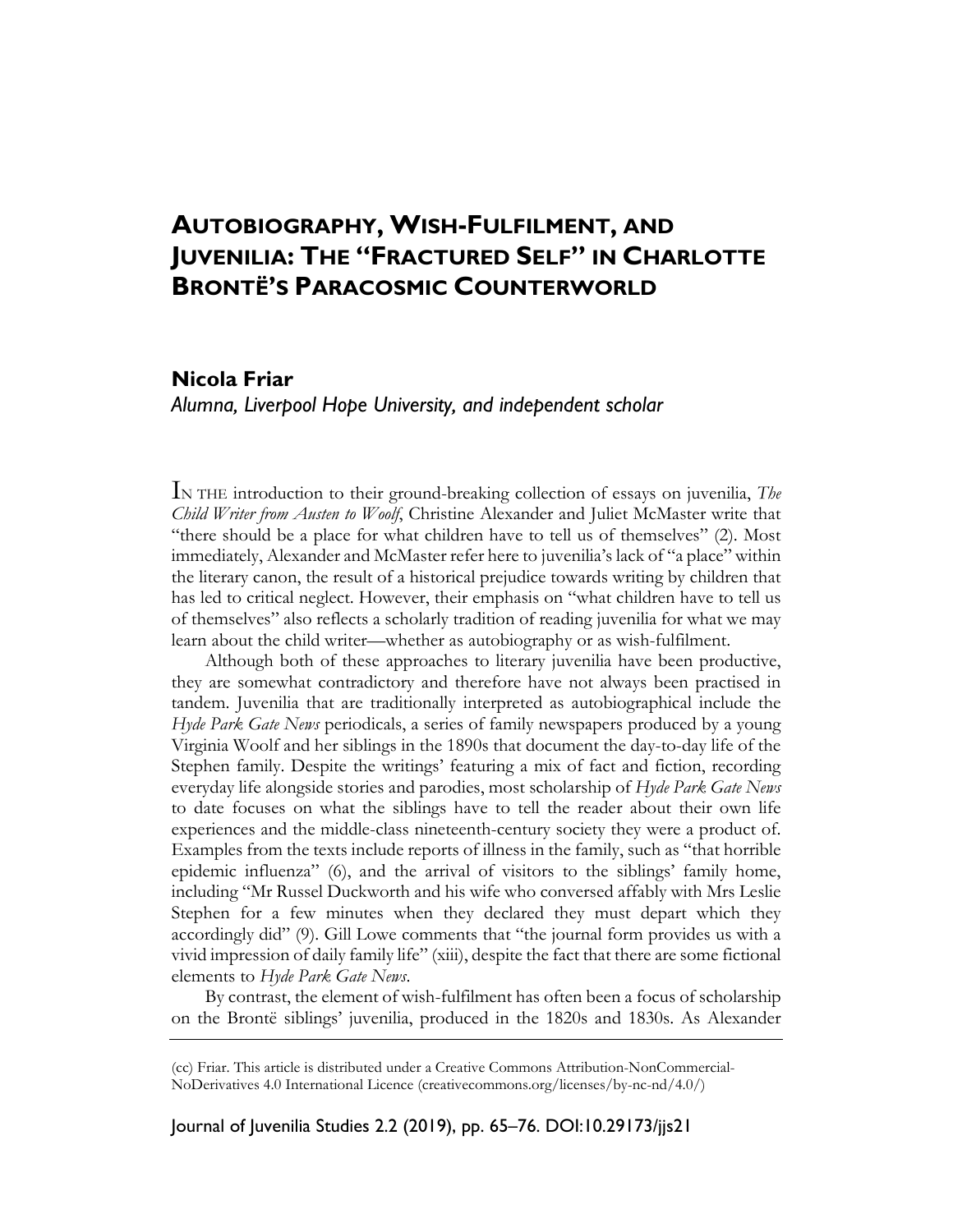points out, "the empowering act of writing [sometimes] defines the child's self in relation to the adult world and thereby overcomes the position of 'social nullity' and inferiority that the culturally specific concept of 'child' implies" ("Autobiography" 155). Pointing specifically to the Brontës, who "assumed a power and authority over their creation that no one could achieve in real life" as examples ("Nineteenth" 16), Alexander highlights that when juvenilia depict both socially and supernaturally powerful characters, they allow "the neglected child some ability to control the world" (22). To this important observation I would add that the neglect that prompts such writing does not necessarily stem from the immediate family circle; children can also experience and react to societal neglect of their rights, status, visibility, and collective voice. Consequently, children who are excluded from the adult world, and from the power associated with it, often create powerful characters that allow them imaginative entry into the spheres of adult society that they associate with authority and acceptance. These may be the literary world, for children with aspirations to write professionally; the aristocratic world, for those from lowly socioeconomic backgrounds; or even, as in the case of Branwell Brontë, the adventurous world of pirates in tales such as *The Pirate* (1833).

In the case of Charlotte Brontë's juvenilia, several scholars (as detailed more fully below) have argued that the appearance of dominant male characters in her work is evidence that the powerful world she joined through wish-fulfilment was a world of men; that her juvenilia allow her to assume a power denied to her in reality by her gender. Charlotte's influential and politically powerful male characters include the Duke of Wellington and the Marquis of Douro/Duke of Zamorna (the King of Angria), who appear alongside celebrated male authors such as Charles Wellesley/Townshend and Captain Tree. Zamorna and Charles originate as the wealthy and aristocratic sons of Charlotte's chief man in the earliest Brontë juvenilia, her fictional Duke of Wellington; as Charlotte's writing progresses and moves from Glass Town to Angria, Charles and Zamorna continue to dominate the narratives (through narration, political conquests, and romantic adventures), which is why they have often been read as a form of wish-fulfilment that allows the female child writer to trespass on the male public sphere. As Sally Shuttleworth explains, "Puzzled by this persistent choice of a male voice, critics have tended to treat it as an aberration, an attempt to enter a male realm of power and privilege" (106).

Charlotte's depiction of supernaturally powerful Genii is often similarly read as evidence of power assumption and wish-fulfilment. Genius Tallii is widely understood as an alter-ego who rules over Charlotte's imaginary world of Glass Town alongside the alter-egos of her siblings (Branii, Emmii, and Annii), $<sup>1</sup>$  and as Alexander</sup> points out, through the figure of Tallii, Charlotte "could 'play' with power and direct social and political events" ("Experimentation" 12). As the four Genii are named after their creators, we may interpret their creation as wish-fulfilment. By the time she had reached the age of nine, Charlotte's mother and elder two siblings had died, and in their earliest stories, the Genii rule over the Brontës' imaginary world like gods; they have the power to control and alter events, even resurrecting deceased characters in narratives such as Charlotte's *The Foundling* (1833). Discussing Glass Town, Melodie Monahan argues that, in "a fantasy world designed partly to compensate for the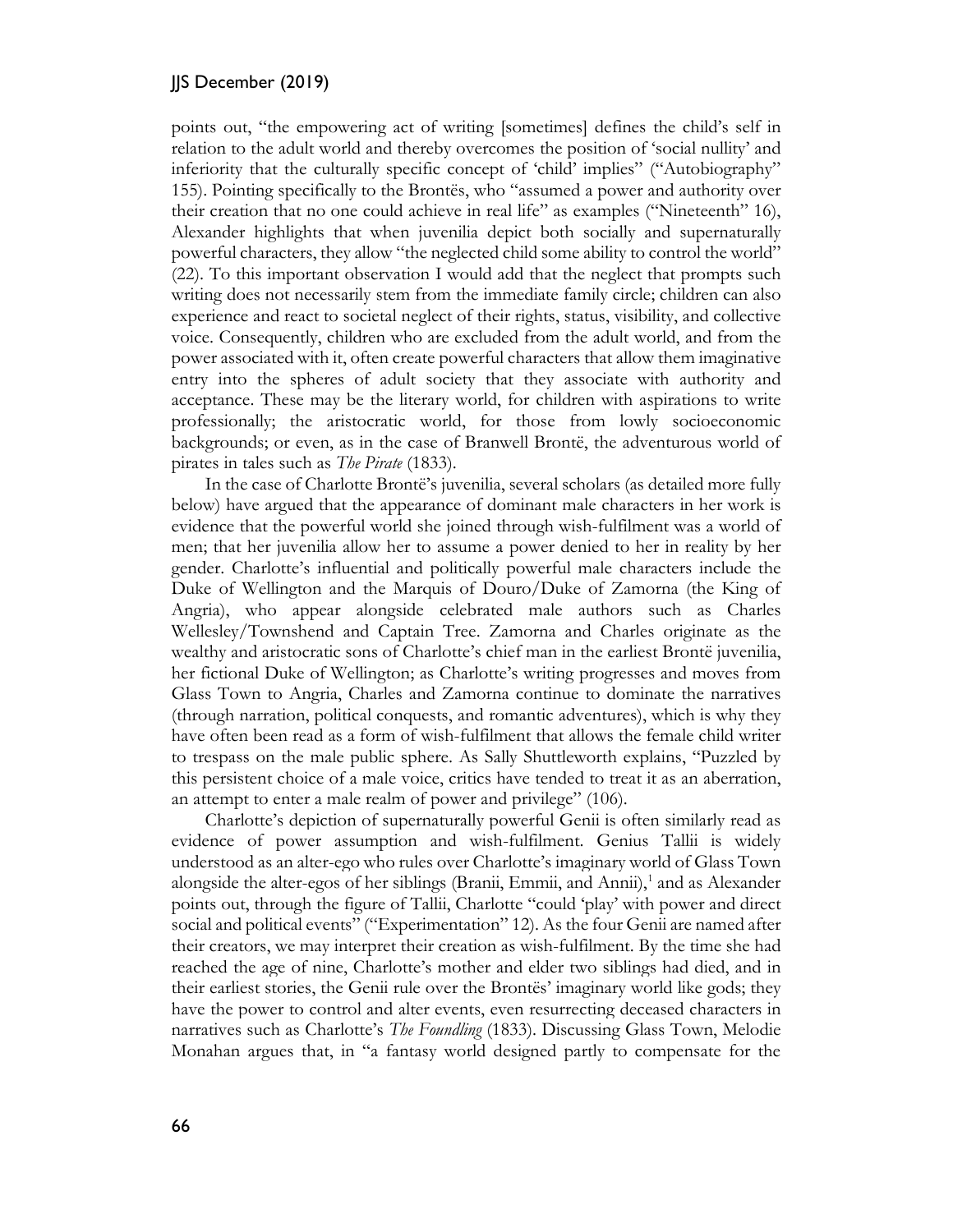### Friar | Charlotte Brontë's Paracosmic Counterworld

limitations of real life, the permanence of characters is essential" (496); this suggests a desire by the Brontës to gain an element of control over life and death following the loss of their mother and sisters. As Heather Glen observes, the siblings' "assertion of absolute power, the power to determine existence itself, is made in the face of an apprehension of absolute powerlessness, potential non-existence" (*Charlotte* 18). However, despite the fact that historically, literary juvenilia such as Charlotte's have been interpreted as platforms through which children can make sense of and articulate their experience of the world around them, the suggestion that a literary text reflects either the reality of an author's life or her desires, whilst plausible, remains a matter of interpretation.

The powerful nature of the Genii should not be taken as evidence that either they or the male figures in Charlotte's juvenilia serve only as vehicles for power assumption. As Alexander notes, Charlotte "participated in and developed a complex world of interrelated characters and events that both mirror and imaginatively reorder knowledge of the 'real world'" ("Experimentation" 12). Some critics have stressed the limitations to Charlotte's male characters' powers. Helen Moglen, for instance, argues that whenever Charlotte uses the voice of Charles, "although cast as a male, she is—as the *younger* brother—completely vulnerable" (49, original emphasis). Karen Chase similarly reads Charles as "a peripheral figure" (10). Whereas the first approach emphasises juvenilia as wish-fulfilment, reading Charles and the Genii as expressions of Charlotte's desire for power; the second approach emphasizes juvenilia as autobiography, reading Charles, at least, as an expression of Charlotte's powerlessness in reality. But there is no need, I would argue, to choose one reading over the other. To use Alexander's terms, Tallii is *both* a "mirror" *and* an "imaginative" reordering of Charlotte's known world, and so is Charles.

This appreciation of complexity is evident in Joyce Carol Oates's discussion of the Brontë children's paracosms, which she refers to as "ingeniously labyrinthine counterworlds" (255). Like Alexander, furthermore, Oates invokes the image of a mirror in her description of the paracosm as a "counterworld [that] both mirrors the 'real' world and distorts it; in it, you both are, and are not yourself" (254). Such descriptions invite us to consider Charlotte's paracosm of Glass Town and Angria as neither strictly autobiographical nor complete escapism. Moreover, such an approach is consistent with the concept of "the fractured self" that Alexander invokes in her description of Charlotte's juvenilia as an exploration of multiple voices and levels of consciousness ("Autobiography" 154). Although Tallii may be viewed as a distorted representation of a powerless child author, she also represents her creator's knowledge (of the type of literature that inspired the young Brontës to create and maintain their paracosmic world) and her creator's dreams and desires.

The Genii signify the ties (shared experiences, shared books) that bind the siblings together in reality; at the same time, they can also be interpreted as signifying what the siblings desire to be. Similarly, the figures of the Little Queens and the Little King also signify ties binding the siblings in reality as well as in their fantasies. However, the gender divide between the characters complicates simple ideas of wishfulfilment and autobiography that can be interpreted from a close reading of the texts in which they appear. Charles Wellesley/Townshend, an alter-ego of his creator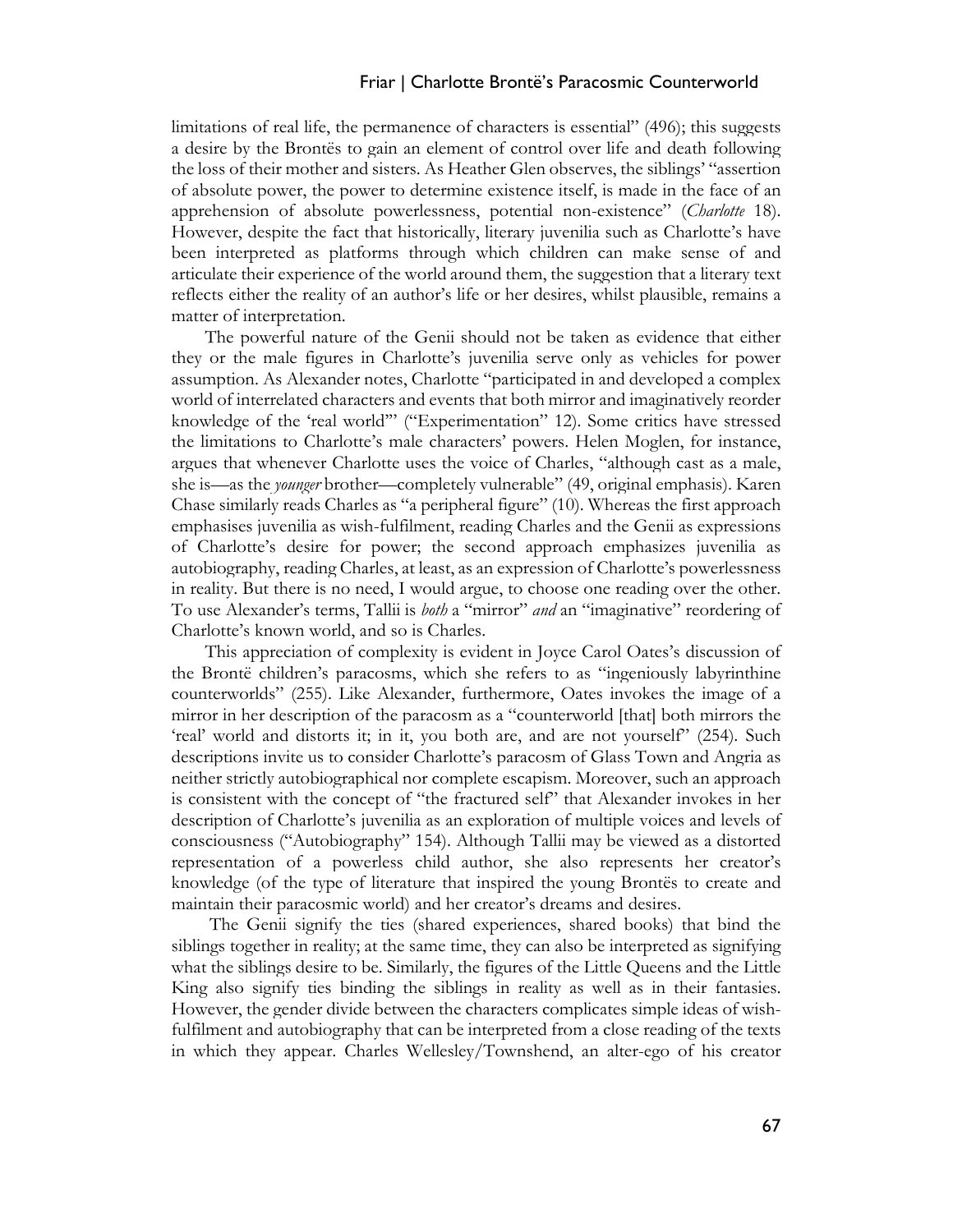and—ostensibly—initially a wealthy and successful child author turned wandering outcast and struggling writer, is also a character who invites us to consider how elements of autobiography and wish-fulfilment can intertwine in Charlotte's work.

While much might be learned about the imaginative play of children from studying juvenilia, other approaches to studying children's play can helpfully illuminate Charlotte's youthful writings. In particular, scholars of children's paracosms,<sup>[2](#page-9-1)</sup> or imaginary worlds, who also study other forms of documentation such as observation and oral interviews, offer valuable insight into the paracosmic worlds of the Brontë children. Before the Brontës began to write about their imaginary worlds, they invented those worlds in physical play with toy soldiers given to Branwell by their father, Patrick. Few children have written as they did;<sup>[3](#page-9-2)</sup> as David Cohen and Stephen A. MacKeith point out in their full-length study of paracosms, such creations are normally a feature of physical childhood play that are lost to history once their creators reach adulthood. Nevertheless, many children do create paracosms, and Cohen and MacKeith make a compelling argument that literary paracosms like the Brontës' share many of the same characteristics as those centred around physical play.

One particularly valuable aspect of Cohen and MacKeith's study is their recognition that adults "are only too ready to presume that children will use it [the paracosm] to create fantasies of control" (19) and their assertion that "children have many *different* motives for setting up their dream worlds" (19, original emphasis). These scholars "try to avoid [an] over-simple analysis … of the sort that suggests that because children had an unhappy childhood, they devised a cuddlesome imaginary world where they were loved and in total control" (14). Accordingly, they identify several different categories of paracosms, each of which, they argue, has distinct origins and purposes. Their list of categories is worth quoting at length:

First, there is a group of worlds centred on animals and on toys. A second group centres round countries .... A third category involves fantasies of schools. Fourth … some worlds are 'technological', mainly railway systems of various sorts. Fifth, there are some worlds grouped round a theatre, and finally, a few miscellaneous ones. (22)

The testimony of other paracosmists whose worlds focused on "countries," as collected by Cohen and MacKeith, strongly supports scholars such as Shuttleworth and Glen who, when analysing Charlotte's juvenilia, focus on aspects of wishfulfilment and control arising from a sense of marginalization in real life. For instance, Cohen and MacKeith cite a "countries" paracosmist named Jane who says that she "used it [the paracosm] to withdraw from a slightly oppressive real world" (55), and another named David who reports having detested school life, an experience that gave him "'a hatred of wasting my time under other people's control'" (65).

Yet Cohen and MacKeith also argue that paracosmic worlds centred on toys (such as that of the Brontës') are the products of largely happy, fulfilled, and creative children: for the creators of such worlds, "They [the toys] were the scaffolding, and spark, for a new world" (24). In toy-centred worlds, the paracosm typically functions as an extension of the happiness initially provided by the physical objects that inspire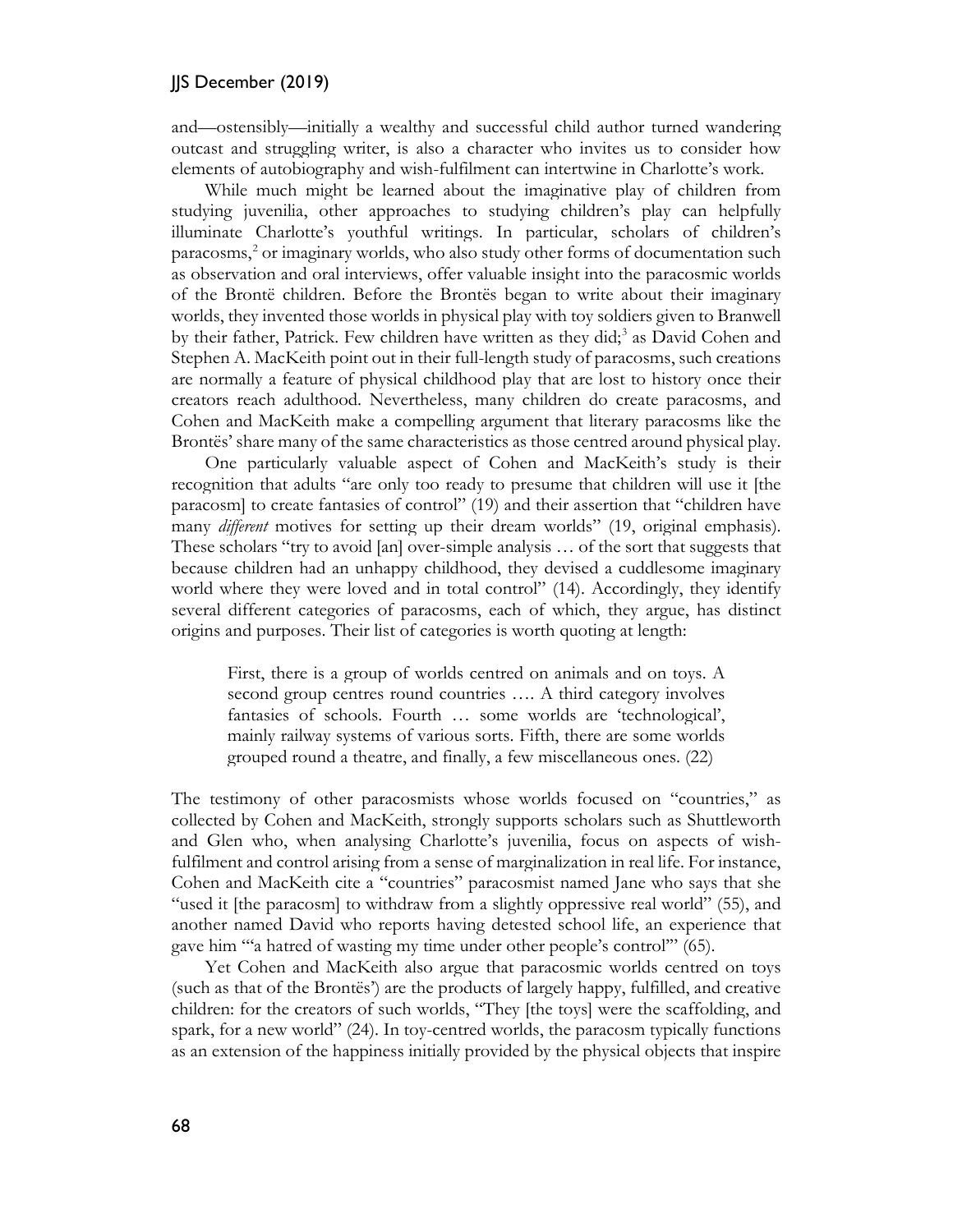#### Friar | Charlotte Brontë's Paracosmic Counterworld

them. Here the child's intention may simply be to prolong a positive experience by moulding the paracosmic world to mirror her experience in the real one—quite a different thing from the wish-fulfilment of a child who feels isolated and oppressed. Unfortunately, focused as they are on their goal of defining and distinguishing their several categories, Cohen and MacKeith do not consider the possibility that a paracosm might have multiple origins, and, for example, be centred on both "toys" and on "countries," or that it might function both as wish-fulfilment and as an extension of lived reality—or even that the reality prolonged through play may not be an entirely happy one. Nevertheless, we may recognize from their analysis that Charlotte's paracosms of Glass Town and Angria fit into (at least) two of their categories. This is a recognition that challenges us, ultimately, to reject fixed boundaries between Cohen and MacKeith's categories and, instead, to understand the paracosm as, at least in Charlotte's case, a melting pot of ideas, influences, and experiences demanding an approach that looks for fractures, contradictions, and multiplicities rather than singularities.

This, then, is the approach I take in critically reconsidering some of Charlotte's figures who are often interpreted as vehicles of wish-fulfilment and power assumption. Perhaps the most obvious candidate for such a study is Tallii, the Genii who, along with Annii, Emmii, and the Little Queens, is a supernaturally powerful female figure in a fantasy world otherwise full of mortal women who are restricted by their gender. Mary Percy is a pawn in the political battles between her husband Zamorna and her father Alexander Percy, with the former declaring that "'I had decided to let her die if her father cut loose and deceived [me] with agony'" (*Passing* 70); Zamorna's mistress Mina Laury lives to serve her lover, stating, "'I've nothing else to exist for, no other interest in life'" (*Passing* 44); and the teenage Caroline Vernon longs to break free from the expectations placed upon her by a patriarchal society in order to have adventures and to "'be tryed to see what I had in me'" (*Caroline* 266). By contrast, Tallii, Annii, and Emmii are powerful Genii and "tyrants of the air" (Brontë, "Song" 80); Alexander quite rightly refers to them as "pseudo-gods" ("Autobiography" 156). Moreover, Tallii is a more prominent figure in Charlotte's narratives than Annii and Emmii are; the only Genii to really rival Tallii in terms of power is Brannii, the sole male Genii in Glass Town and the alter-ego of Branwell, the only male Brontë sibling in reality. Carol Bock stresses Charlotte's dominance in this rivalry, pointing out that "The introduction of the 'Chief Genii,' for example, was originally Charlotte's idea and was less than enthusiastically received by her brother" (35–36). However, Brannii's reappearances throughout the Brontë juvenilia in incarnations such as the dastardly and scheming S'death who creates havoc and chaos may suggest that, despite his initial reluctance, Branwell enjoyed seizing power and inspiring fear through his alter-ego.

More compelling support for reading Tallii as representing Charlotte's desire for power may be found in the written texts themselves. For example, in an early Glass Town fragment dated 1829, Charlotte (and possibly Branwell) describe the power and ferocity of the Genii: "'by their magic might they can reduce the world to a desert, the rivers to streams of livid poison and the clearest lakes to stagnant waters'" ("Sir" 39). [4](#page-9-3) The Genii may represent a desire on the siblings' part to destroy the world as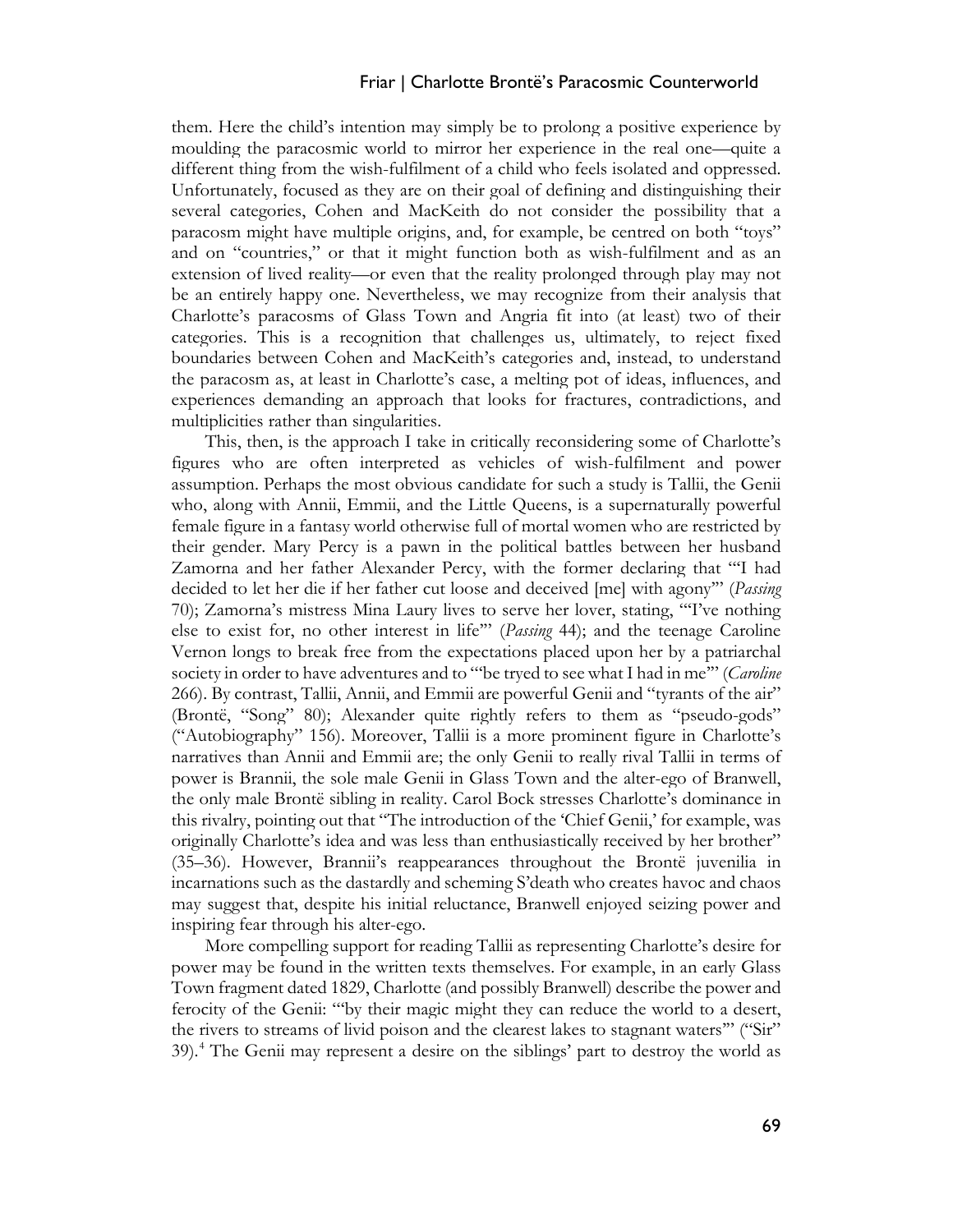well as create, but both creation and destruction are expressions of power and forms of control. In the passage I have just quoted, Tallii is Brannii's equal; no distinction is made between them. In the figure of Tallii, in this fragment at least, Charlotte achieves an equality to Branwell that she could only achieve on the page, due to the different expectations placed upon male and female children and adults in nineteenthcentury Britain. Nevertheless, the fact remains that Charlotte chose a female supernatural being to represent herself within her work when she could have selected a male persona as rival to her brother's. In making this choice, Charlotte perhaps places limits to her wish-fulfilment, a choice that may be interpreted as reflecting the reality of the gender difference that contributed to her relative powerlessness.

This combination of fantasy and autobiography is also evident in the characters of the Little Queens, powerful female characters who appear in several of Charlotte's narratives, including *Tales of the Islanders*. Like the Genii, these alter egos are "supernaturally gifted" (Bock 37); they are strong women who can assume a power on the page that has been denied to Charlotte in reality. The Little Queens inhabit Vision Island and associate with members of the aristocracy such as Lord Charles Wellesley and the Duke of Wellington, the latter informing them in the first volume of the tales (June 1829) that "'I remain your obedient subject'" (*Tales I* 25). Their power is further evident when, during a period of rebellion in the second volume (November 1829), Charles begs for their help, writing that, "if you don't make haste and come to our help, we must surrender" (*Tales II* 101). Nevertheless, in granting Charles's request, the Little Queens are allowing themselves to be commanded by him, even though—despite Charles's social power and position in Glass Town society—he is just a mortal child.

Similarly, although the Little Queens clearly have authority over Wellington, even commanding him to become the governor of the school that is erected on Vision Island, he refuses the post, and the role is passed to Charles and his brother, the Marquis of Douro. Once again, we see that Charlotte's powerful Little Queens can be resisted and commanded by her male characters, a pattern suggesting that the power balance is far from straightforward, and that these characters could plausibly be interpreted as mirroring the reality of the position of women as subordinate to men in nineteenth-century Britain. Moreover, in the fourth volume of *Tales of the Islanders* (July 1830) in particular, the character of the Little King is Charlotte's central focus. In the first chapter, Wellington meets the Little King accompanied by three old washerwomen; the Little King proceeds to offer the women to Wellington as servants, stating, "if you would consent to take them into your service it would be conferring a great obligation on me as well as them" (197). Wellington refuses this offer but invites them to speak with his housekeeper regarding positions in his household. The washerwomen eventually depart with the Little King leading the way, and they walk behind him, almost subservient. Charles eventually discovers that the three washerwomen were actually the result of spells cast by the Little King and Queens; Charlotte writes, "One of them gave him a hearty slap on the shoulder saying, 'Charles, don't be frightened, they were only our enchantments'" (203). However, at the end of this chapter, no distinction is made between the supernatural power of the Little King and that of the Little Queens, exactly as in the passage quoted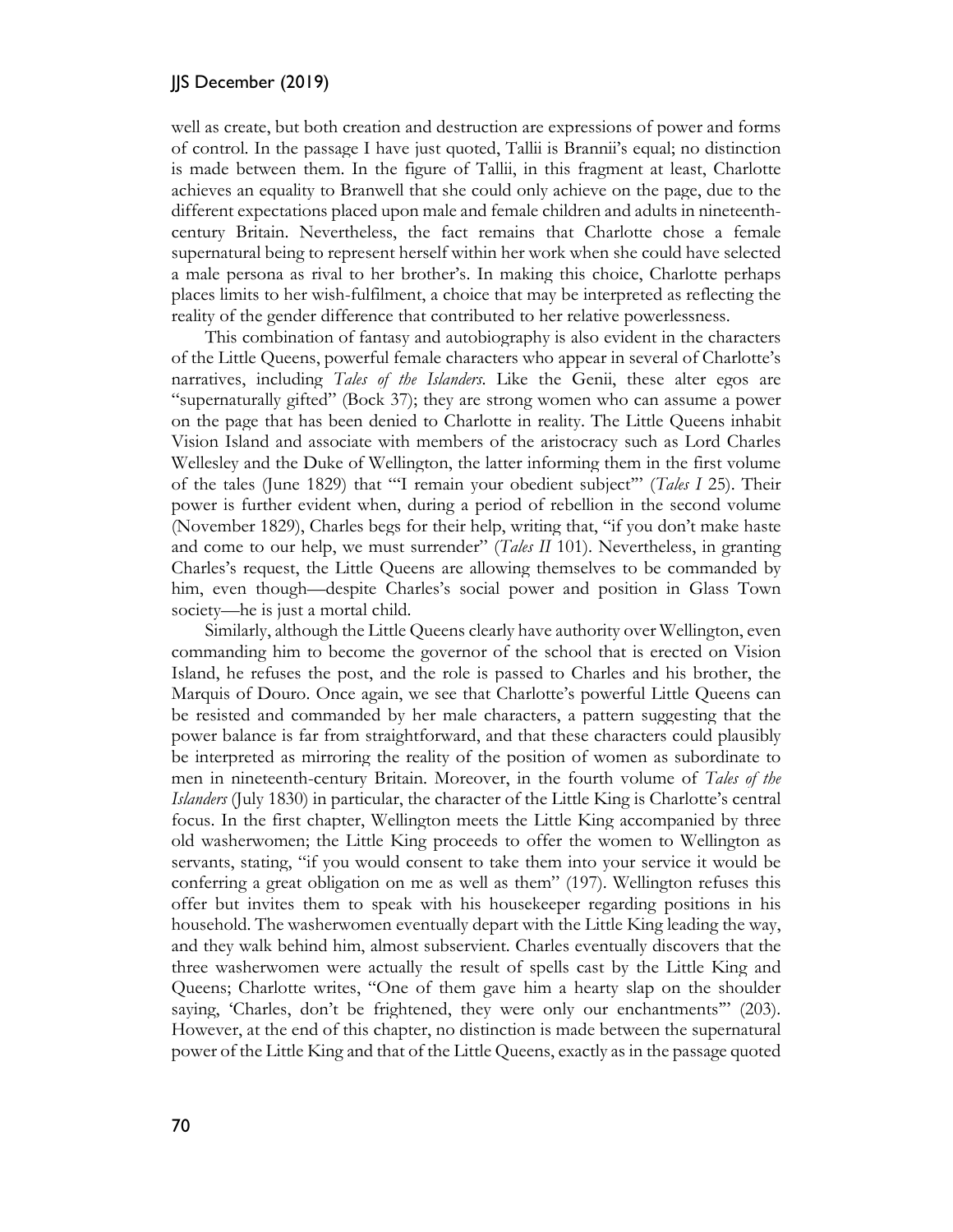above in which no distinction was made between the power of Brannii and that of Tallii, Emmii, and Annii, suggesting once again that the power balance is far from straightforward in Charlotte's early fiction.

Of course, as Robert Keefe has observed, Charles himself is a distortion of his creator on the page, a "masculine projection of herself" (51), so his dominance of the Little Queens in stories such as the first volume of *Tales of the Islanders* can still be read as wish-fulfilment. Charles shares part of Charlotte's name, and he is endowed with the kind of success, wealth, and power—including authorial power—that the young Charlotte could only dream of. Even in his earlier incarnation he is, as Alexander describes him, "an accomplished reporter of Glass Town gossip" (*Early* 61). In an early Glass Town narrative, Charles is the author of a short play, *The Poetaster*, which Victor Neufeldt reads as "mercilessly satirizing" the character of Young Soult (176), a creation of Branwell and rival author to Charles in the two siblings' shared paracosmic world. Here Charles joins fellow authors Douro and Captain Tree in mocking the work of aspiring poet Henry Rhymer, whom Charles labels "a poetaster" (485). Wellington's instructions to let Rhymer into the palace only as far as the antechamber further demonstrate the gulf between the status of the poetaster and Charlotte's powerful personae. Charles's authority is further evident when he saves Rhymer from execution for the murder of Tree with his announcement that "Tree has at length been brought to life again, and Rhymer's pardoned" (496). In this tale, then, Charles has power over life and death that recalls the power the Genii have in other tales, which can plausibly be read as strong evidence of a young author's seizing of power through fantasy.

Given such evidence, it is unsurprising that Shuttleworth, as we have seen, reads Charlotte's use of male voices as an attempt to enter a male-dominated sphere in order to achieve a power denied to her in reality. Similarly, Alexander argues that the creation of the Brontës' earliest miniature magazines, such as *Branwell's Blackwood's Magazine* and *The Young Men's Magazine*, enabled the siblings to play at being authors, editors, and publishers, "with all the freedom and authority this implies" (Alexander, "Play" 32). Nevertheless, this play did not mirror reality as they understood it; to the Brontës, as Alexander points out, the literary world was "very much a male domain" (*Early* 227). Accordingly, Charlotte depicts a number of powerful male authors in her juvenilia, including Captain Tree, Douro/Zamorna, and Charles. Nevertheless, a close examination of the character of Charles, considering the full range of Charlotte's Glass Town and Angrian writings, demonstrates that he is not the all-powerful figure that Shuttleworth and others perceive him to be. In fact, Charlotte depicts the celebrated "gossip" Charles in his earliest incarnation as a powerless, snooping child who is prone to bouts of wandering; in the fourth volume of *Tales of the Islanders* he spies on the Little King and washerwomen, with Charlotte writing, "he determined to walk close behind and remain a concealed listener to their conversation, promising himself much amusement from the scheme" (199).

*The Poetaster* is a complex text that does both more and less than celebrate the male figures' power.<sup>[5](#page-9-4)</sup> Rather, the play exemplifies the co-existence of wish-fulfilment and autobiography in Charlotte's juvenilia and, as such, may convincingly be read as evidence of a "fractured self." Despite Charles' privileged position, it is evident he is,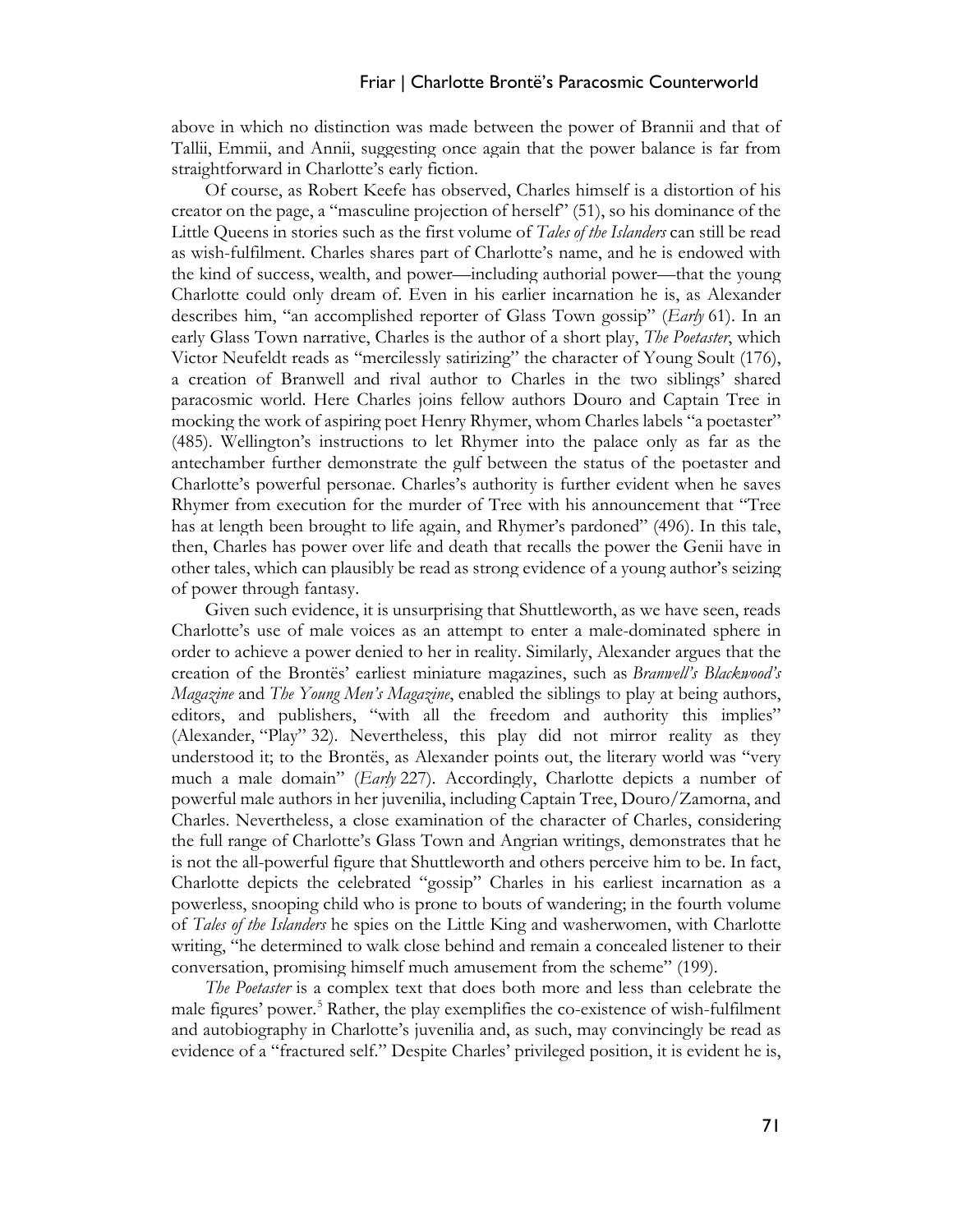as Moglen states, "the *younger* brother" (49), who lacks the same kind of authority as Douro or Wellington and here he must entreat them both to relent and allow Rhymer into the palace. Furthermore, despite Charles's place of honour in what Monahan terms the "hierarchy of poets" (476), and despite being the author of the tale within Charlotte's paracosmic world, he is never depicted in the act of writing in the play and is actually absent during a large part of its performance. Even when he saves Rhymer's life at the play's conclusion, Charles is merely a messenger; unlike the Genii, he does not have the power to actually revive the dead.

The character of Rhymer similarly contains elements of both autobiographical realism and wish-fulfilment, and insofar as he can also be read as an alter ego of Charlotte, emphasizes the writer's fractured self. Ostensibly, Rhymer represents autobiography whilst Charlotte "aligns herself with the respected Glass Town writers whose names provide her with a pseudonym here and elsewhere in the juvenilia (Monahan 476). Rhymer is an ambitious writer from a lowly socioeconomic background, as is his creator. By setting foot in Waterloo Palace and invading Tree's study, Rhymer penetrates social barriers and physically enters the world of the aristocratic and elite writers he desires to join. His murder of Tree is, clearly, a seizing of power; this, combined with the absence of Charles, Wellington, and Douro for most of the play, strongly suggests wish-fulfilment.

However, none of these four writers' stories ultimately end in triumph; these male characters, who may have begun as vehicles of power assumption through whom Charlotte could gain imaginative entry into a sphere she was barred from in reality due to her age, gender and social status, fall from grace. In *The Poetaster*, the final redistribution of power sees Rhymer pardoned through Charles, Tree restored to life, and Rhymer banned from writing but employed as Charles' undersecretary, kissing his feet. Here Rhymer once again represents autobiography, and perhaps that which must be rejected (ambition, social mobility, and female authors if he is interpreted as an alter-ego of his creator), whereas Charles and Tree, exulting in their power, provide wish-fulfilment. But, by the time Charlotte ceased writing narratives set in her paracosmic world in 1839, the character of Tree had long since been abandoned, Douro/Zamorna had evolved into more of a despot and libertine than a writer, and Lord Charles Wellesley had become Charles Townshend, wandering dandy and "penniless hack writer" (Glen, "Background" lv). Clearly, there is more to be found in Charlotte's early fiction than simple fantasies of power and control.

Even before he devolves from Lord Charles Wellesley to Charles Townshend, we may find elements of autobiography and wish-fulfilment intertwined in Charles' character in another early Glass Town tale, *Strange Events* (August 1830). Once again, however, Charles' weakness leaves room for another character to enact the wishfulfilment. Sitting alone in the library, Lord Charles muses, "It seemed as if I were a non-existent shadow, that I neither spoke, eat, imagined, or lived of myself, but I was the mere idea of some other creature's brain" (257). He hears noises and voices, "one like my own but larger and dimmer" (258); he witnesses books moving "apparently of their own accord" (258). He then encounters a god-like presence who picks him up like an inanimate object: "I felt myself raised suddenly to the ceiling, and ere I was aware, behold two immense, sparkling, bright blue globes … I was in [a] hand wide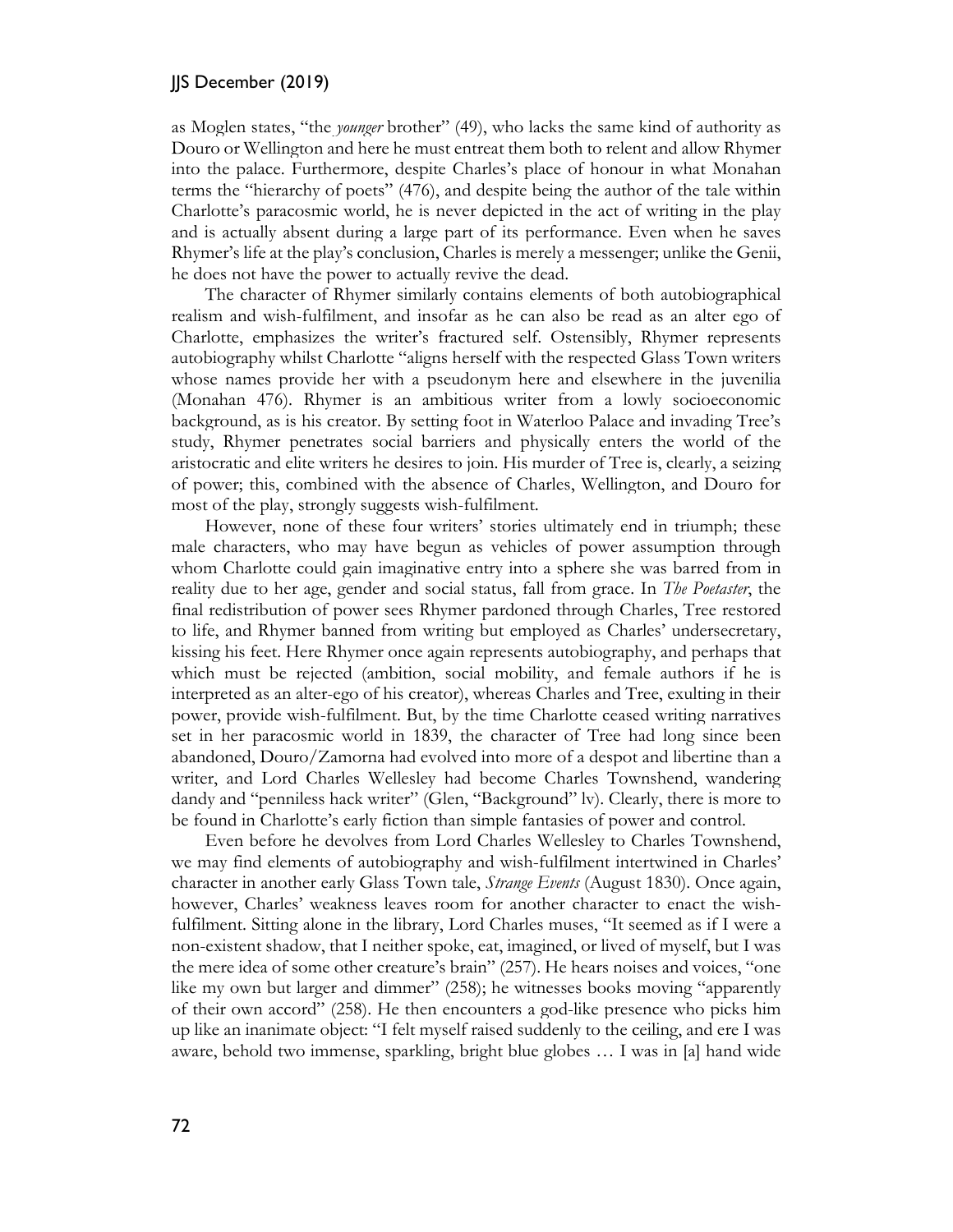#### Friar | Charlotte Brontë's Paracosmic Counterworld

enough almost to grasp the Tower of All Nations…" (258). Despite his privileged position in Glass Town society, Charles is powerless to act when he meets the godlike being whose supernatural power supersedes his wealth and social status. If this being is Genius Tallii, then, instead of functioning here as a vehicle for power assumption through his position as a celebrated and wealthy male author, Charles becomes powerless and small—like a child—under the control of a higher, quite possibly female, authority. When Colonel Crumps enters the room the apparition disappears, leaving Charles to wonder if it was all a dream, and the tale ends with control restored to Charlotte's male persona. However, the overall effect of the narrative is to dramatize just how complex the division of power is between Charlotte's characters, each of them representing aspects of her fractured self, and few of them consistently representing the same aspect in every moment.

The co-existence of fantasy and realism within one character is exemplified in Charlotte's later stories featuring Charles. Charles's eventual abandonment of his title and name change from the aristocratic Wellesley to Townshend in *Passing Events* (1836) follows his bouts of "voluntary exile from those higher circles of society" (Brontë, *Something* 31) in 1833.[6](#page-9-5) This is a turning point, as with the name change Charles also transforms from privileged and celebrated author to wandering and struggling narrator with no place in the narrative action. Charles may have been born into society's upper echelons, but from this point on Charlotte depicts him as an outcast and a self-proclaimed "unsettled wanderer from one low haunt to another" (*Something* 31). He becomes, as Philip Momberger terms him, a "'placeless person'" (350) who wanders in search of occupation and purpose. However, Glass Town texts such as Charlotte's *A Day at Parry's Palace* depict Lord Charles as a wanderer in search of occupation and amusement as early as August 1830; this suggests that, despite the explicit shift in his role and status following his name change, the fusion of fantasy and realism within an individual character is also exemplified in Charlotte's earliest tales featuring Charles.

Charles's restless and wandering nature is most explicitly presented in Charlotte's later Angrian writings, such as her experimental flâneur novelette *Stancliffe's Hotel*  (1838), which also exemplifies the fusion of wish-fulfilment and autobiography within this single character. Ostensibly, Charles remains a wealthy aristocratic writer in this text, declaring, "I've cash sufficient … I've just rounded off my nineteenth year and entered on my twentieth; I'm a neat figure, a competent scholar, a popular author, a gentleman and a man of the world" (77). So far this sounds like the wish-fulfilment such critics as Shuttleworth and Glen have noted. However, in this tale Charles is also a flâneur who is estranged from aristocratic family ties following his name change. Furthermore, although he is well known, a "popular author" as he says, he no longer knows how to be a writer, now that he has ceased to be the celebrated child prodigy he once was. In one episode of *Stancliffe's Hotel* he recounts how, while watching the tumult in the streets from the window of his hotel room, "My chamber door burst open, and twenty persons were at my back, pressing one behind another to get a glimpse from the window" (111). These riots have been caused by Zamorna's political troubles, but Zamorna still clings to power, while Charles clearly has no greater place in his brother's social circle than the other guests in the hotel. Charles is again, as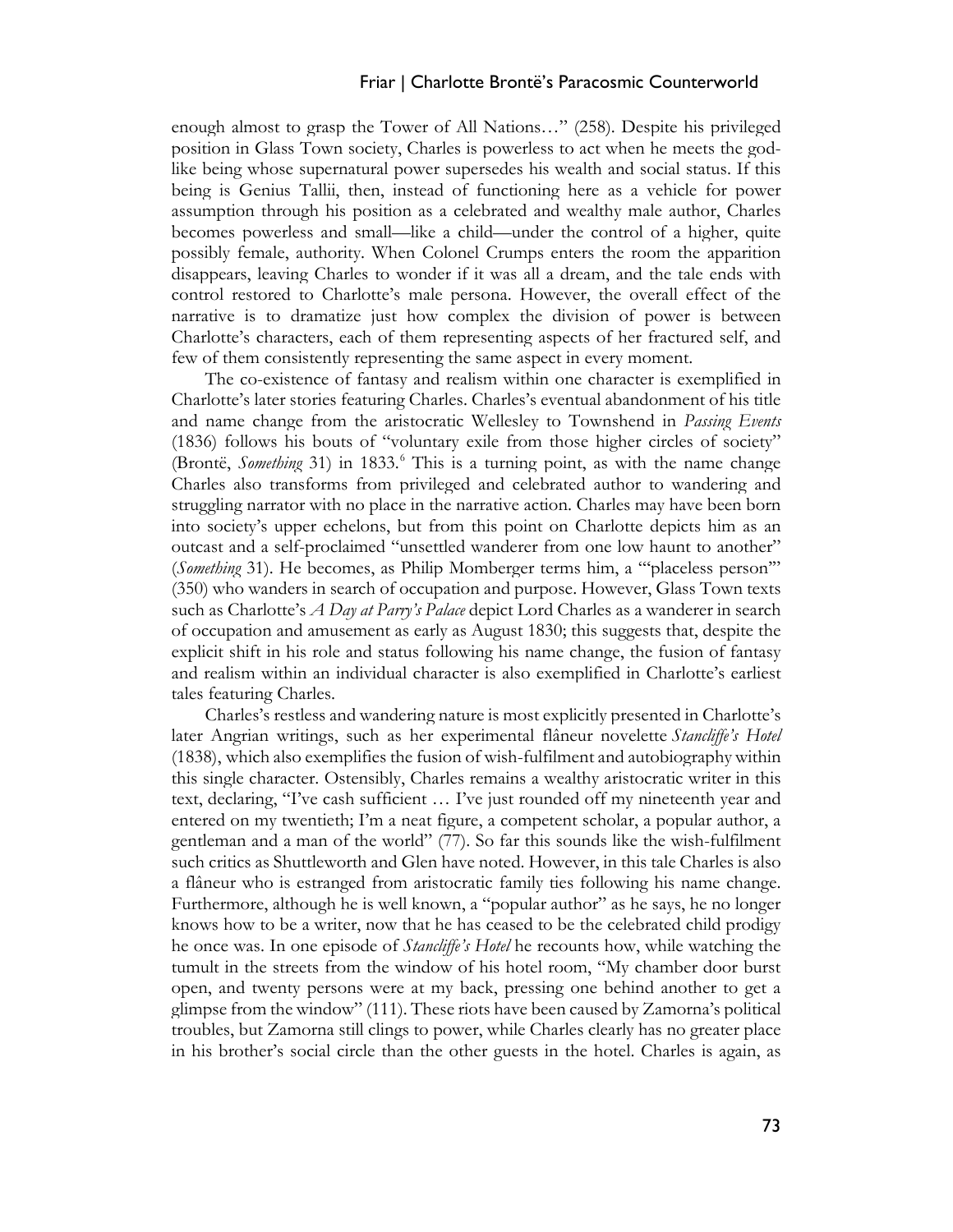Moglen and Chase suggest, the powerless and "peripheral" younger brother rather than a means of seizing power—whether for Zamorna or for Charlotte.

Charles continues to narrate Charlotte's later Angrian tales, but his standing in society is steadily waning. In *Henry Hastings* (1839) for instance, despite his aristocratic background, he is forced to advertise for a wealthy wife because "my pockets are empty" (202). In this tale Charlotte even relegates him to the role of co-narrator, sharing the job with his former friend, Sir William Percy*.* This change is part of a general shift in style and focus; the Genii and Little Queens, along with the supernatural elements, also disappear from Charlotte's later juvenilia, which suggests that she moved away from fantasy and towards a greater sense of realism as she left Glass Town behind in favour of Angria; Glen asserts that Charlotte was engaging with "the common cultural currency of her time" (Introduction xi) in her Angrian novelettes. However, there is no fixed boundary separating the stories in which Charles functions as wish-fulfilment from those in which he serves as a reflection of Charlotte's autobiographical reality; even in *Henry Hastings* he retains his aristocratic stance and habits. From the earliest Glass Town narratives to the Angrian novelettes, then, Charles's changing character and varied roles within the narratives demonstrate that wish-fulfilment and autobiography can co-exist within a single paracosmic counterworld, and underscore the multiple levels of consciousness, reality, and storytelling that characterize the writing produced by Charlotte's "fractured self," calling for a complex and nuanced analysis of that which "children have to tell us of themselves."

#### **NOTES**

- <span id="page-9-1"></span><sup>2</sup> *Paracosm* is a term coined by Ben Vincent to describe the imaginary worlds of children and is defined by Robert Silvey and Stephen A. MacKeith as "a spontaneously created, but maintained and elaborated, imaginary private world" (24). Alexander defines paracosms as "sophisticated alternative realities with their own history, culture, geography, politics, publications, and language" (*JJS* 5).
- <span id="page-9-2"></span><sup>3</sup> Other well-known instances of documented paracosms include Hartley Coleridge's Ejuxria and C. S. Lewis's Boxen. 4 The fragment is known as "Sir – it is well known that the Genii," and Alexander suggests that this
- <span id="page-9-3"></span>piece may be a collaboration between Charlotte and Branwell due to the signature UT (Us Two)
- <span id="page-9-4"></span>being used (see under Brontë, "Sir" 39n1). 5 See also Monahan, who plays down the importance of power in *The Poetaster*, arguing instead that, despite the presence of four of Charlotte's most powerful and wealthy figures (Charles, Douro, Wellington, and Tree), Charlotte's "emphasis is not on their affairs so much as it is on aesthetics, on defining great literature and determining how it is produced" (475).
- <span id="page-9-5"></span><sup>6</sup> The name Townshend is actually first used by Charlotte in a recently discovered fragment dating from 1833 where it is used as an alias for a character named Charles Wellesley during his trip to the village of Haworth, where the Brontës resided. This fragment was published in *Charlotte Brontë: The Lost Manuscripts* (The Brontë Society, 2018).

<span id="page-9-0"></span><sup>1</sup> Named after Branwell, Emily, and Anne Brontë.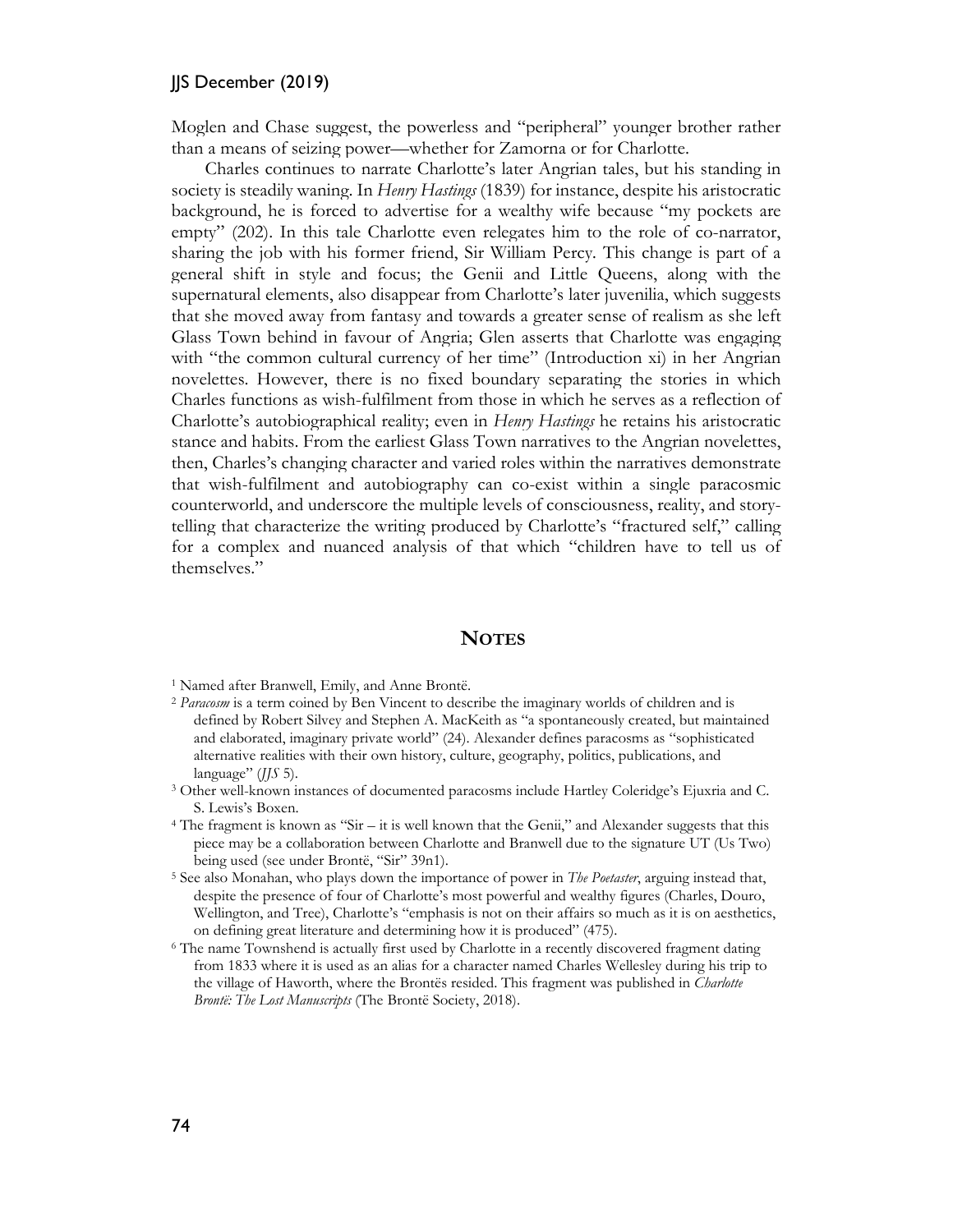# **WORKS CITED**

| Alexander, Christine. "Autobiography and Juvenilia: The Fractured Self in Charlotte    |
|----------------------------------------------------------------------------------------|
| Brontë's Early Manuscripts." The Child Writer from Austen to Woolf, edited by          |
| Alexander and Juliet McMaster, Cambridge UP, 2009, pp. 154-72.                         |
| - "Experimentation and the Early Writings." A Companion to the Brontës,                |
| edited by Diane Long Hoeveler and Deborah Denenholz Morse, John Wiley &                |
| Sons, 2016, pp. 11–30.                                                                 |
| -. "In Search of the Authorial Self: Branwell Brontë's Microcosmic World."             |
| Journal of Juvenilia Studies, volume 1, 2018, pp. 3–19.                                |
| - "Nineteenth-Century Juvenilia: A Survey." The Child Writer from Austen to            |
| Woolf, edited by Christine Alexander and Juliet McMaster, Cambridge UP,                |
| $2009$ , pp. $11-30$ .                                                                 |
| - "Play and Apprenticeship: The Culture of Family Magazines." The Child                |
| Writer from Austen to Woolf, edited by Christine Alexander and Juliet McMaster,        |
| Cambridge UP, 2009, pp. 31-50.                                                         |
| - The Early Writings of Charlotte Brontë. Basil Blackwell, 1983.                       |
| Alexander, Christine, and Juliet McMaster. Introduction. The Child Writer from Austen  |
| to Woolf, edited by Alexander and McMaster, Cambridge UP, 2009, pp. 1-7.               |
| Bock, Carol. Charlotte Brontë and the Story-Teller's Audience. U of Iowa P, 1992.      |
| Brontë, Charlotte. Caroline Vernon. Tales of Glass Town, Angria, and Gondal: Selected  |
| <i>Writings</i> , edited by Christine Alexander, Oxford UP, 2010, pp. 221–313.         |
| -. Henry Hastings. Tales of Angria, edited by Heather Glen, Penguin Books,             |
| 2006, pp.197-322.                                                                      |
| - Passing Events. Five Novelettes, edited by Winifred Gérin, The Folio Press,          |
| 1971, pp. 35–82.                                                                       |
| - "The Poetaster: Text and Notes." Edited by Melodie Monahan. Studies in               |
| Romanticism, vol. 20, no. 4, 1981, pp. 475-96.                                         |
| -. 'Sir – it is well known that the Genii." The Glass Town Saga 1826–1832. An          |
| Edition of the Early Writings of Charlotte Brontë, edited by Christine Alexander, vol. |
| 1, Basil Blackwell, 1987, pp. 39.                                                      |
| - Something About Arthur, edited by Christine Alexander, Humanities                    |
| Research Center, 1991.                                                                 |
| - "The Song of the Ancient Britons on Leaving the Genii Land." The Glass               |
| Town Saga 1826-1832. An Edition of the Early Writings of Charlotte Brontë, edited by   |
| Christine Alexander, vol. 1, Basil Blackwell, 1987, pp. 80-81.                         |
| -. Stancliffe's Hotel. Tales of Angria, edited by Heather Glen, Penguin Books,         |
| 2006, pp. 63-123.                                                                      |
| —. Strange Events. The Glass Town Saga 1826-1832. An Edition of the Early Writings     |
| of Charlotte Brontë, edited by Christine Alexander, vol. 1, Basil Blackwell, 1987,     |
| pp. 256-60.                                                                            |
| —. Tales of the Islanders, Volume I. The Glass Town Saga 1826-1832. An Edition of      |
| the Early Writings of Charlotte Bronte, edited by Christine Alexander, vol. 1, Basil   |
| Blackwell, 1987, pp. 21–33.                                                            |
|                                                                                        |
|                                                                                        |